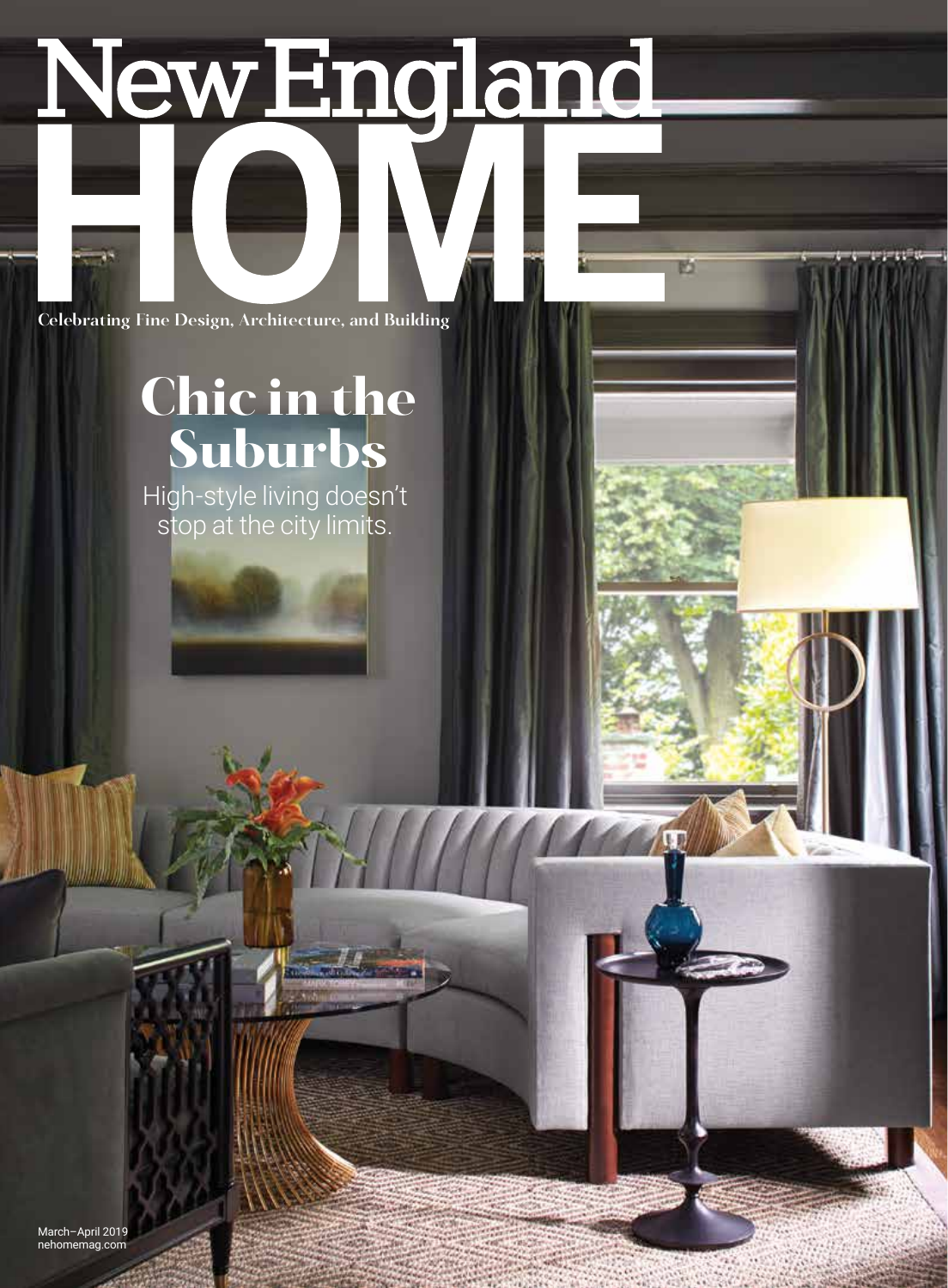

## **Lofty Ambition**

The views may dominate center stage in this Boston condo, but the chic, elegant interiors take a star turn of their own.

**•Maximizing the views of the Boston sky-**line and the harbor was paramount for this luxurious condo. The unit, in a high-rise building constructed in 2017, was a blank slate to create what the homeowners envisioned: a space that would be influenced and enhanced by the scene outside the floor-to-ceiling windows. More difficult than it might seem, the challenge lay in what *not* to do—as in, don't fill the space with furnishings that might detract from that million-dollar panorama.

Leslie Fine, whose eponymous interior design

firm is based in the Back Bay, wouldn't let that happen. She transformed the brand-new 2,100-squarefoot white box into a contemporary and plush oasis, merging function, comfort, and beauty—all while letting the out-of-doors do the most talking. The trick was to "stay away from heavy pieces of furniture that would take your eye away," she says. "Now you can almost see through the furniture to the views."

The large central room was the launching pad for this urban transformation, so Fine began by defining individual dining and living spaces here. A comAn absence of window treatments, a low-backed sofa, and streamlined swivel chairs play up the show-stopping view from the living room of a condominium in Boston's Seaport District.

## | TEXT BY ANNIE SHERMAN | PHOTOGRAPHY BY MICHAEL J. LEE |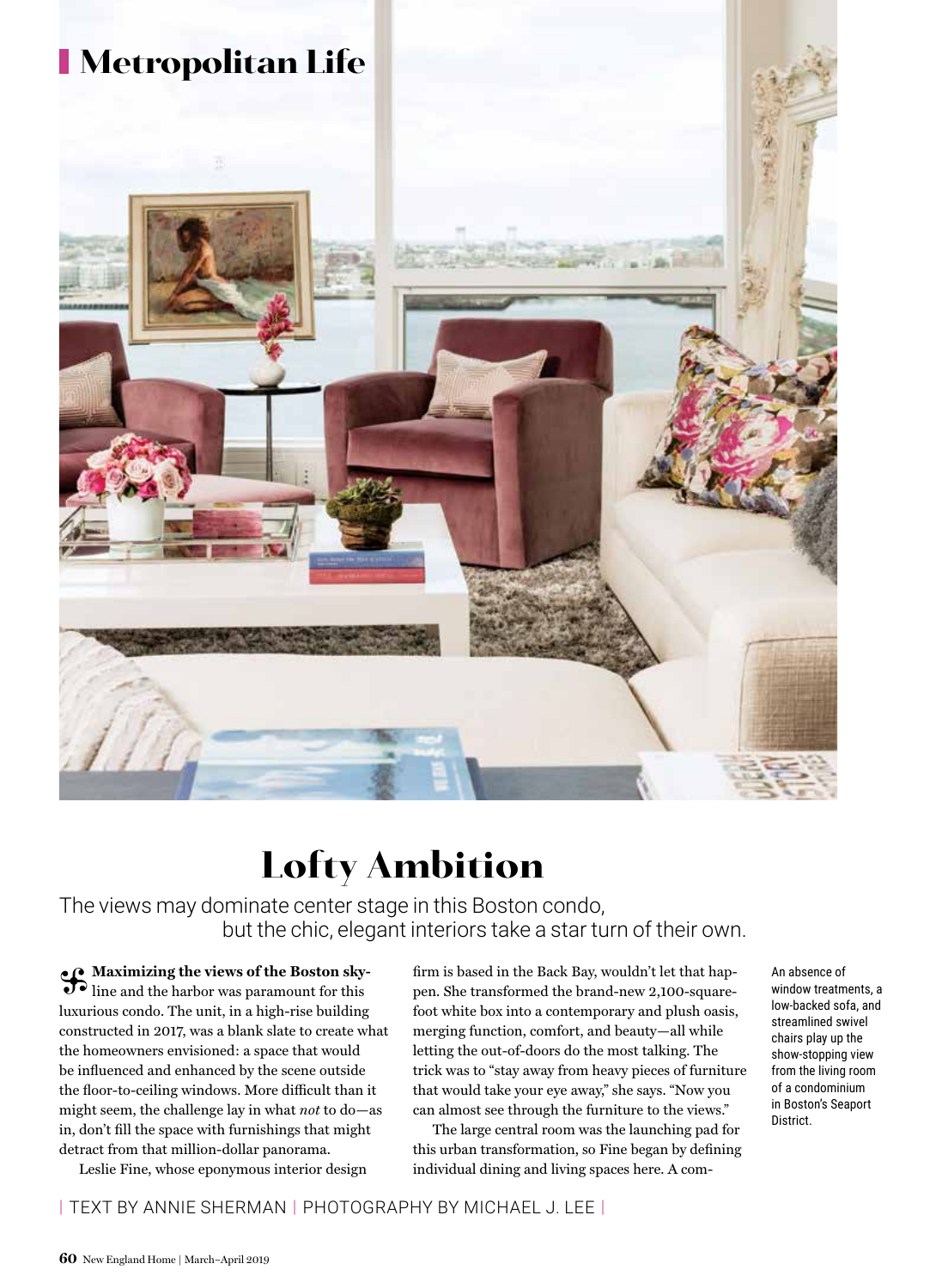



**THE TRICK WAS TO "STAY AWAY FROM HEAVY PIECES OF FURNITURE THAT WOULD TAKE YOUR EYE AWAY. NOW YOU CAN ALMOST SEE THROUGH THE FURNITURE TO THE VIEWS," SAYS LESLIE FINE.**





**CLOCKWISE FROM TOP LEFT:** Pops of color amid a sea of neutrals keep the living room warm and inviting. A sultry Sophia Loren ups the glam factor in the dining area. The kitchen features vinylcovered bar chairs for worry-free eating. A built-in of stainless steel and faux-ostrich vinyl makes a striking display for art pieces.

manding built-in dominates the rear wall. Textured stainless steel and white faux-ostrich vinyl catapult the piece into the modern sphere. With its threequarter-inch glass shelving and mirrored backdrop, it serves double duty, making a striking display for sculptural pieces from the homeowners' art collection while catching and reflecting light. Closed cabinets below are used to stow items for entertaining. "The client wanted a chic urban space, and this shelving delivers that," Fine says. "It makes a beautiful impact, it's very stylish, and it offers functional storage."

Nearby, a dining table of faceted stainless steel and glass surrounded by acrylic chairs with textured fabric seats in a luscious shade of lavender adds a grounding element to the formal dining area. The openness of the living/dining space means guests

never lose sight of what lies beyond the windows, no matter how lively the dinner conversation gets. And after the meal, the sitting area beckons with comfortable furniture and plush carpet. Pink velvet lounge chairs swivel to exploit the vistas, and the large, L-shaped sofa has a low back to minimize its vertical profile, while copious pillows indulge relaxation. "The couch needed to be placed so that no matter where you sit, you can see the view," says the wife. An old mirror she treasured was refurbished and now leans against a wall, lending a traditional touch that manages to seem right at home with the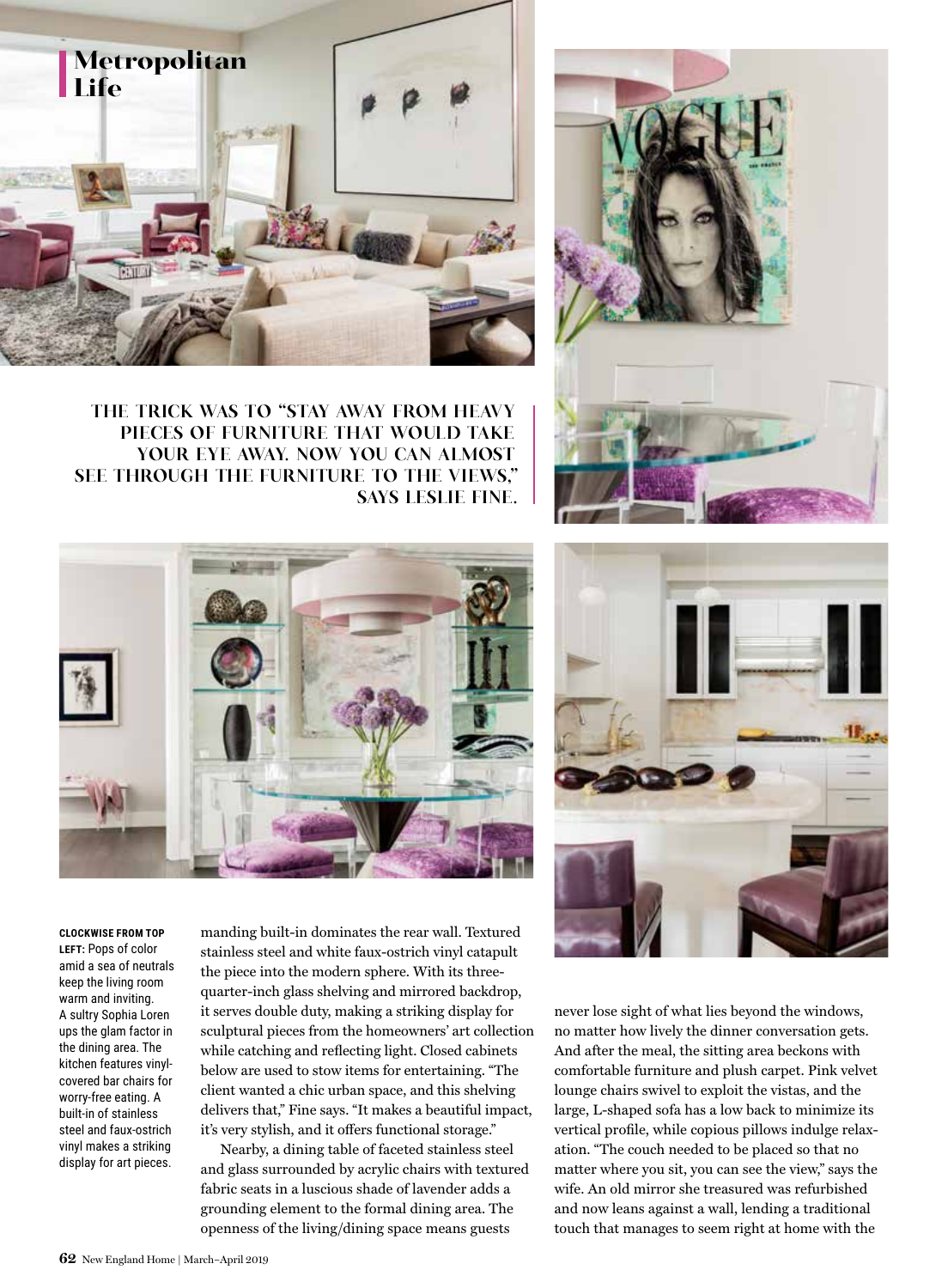## **Metropolitan Life**

The family room's accent colors were inspired by the tulip painting in the homeowners' art collection. **FACING PAGE:** Favorite pieces—like the wife's father's lounge chair and the couple's headboard—were redone and incorporated into the master suite.

**RESOURCES:**  For more information about this home, see page 226.

room's modern feel.

The master suite, too, strikes a balance between the contemporary and the classic. Awash in neutrals and luxurious textiles, the space is heavily influenced by the owners' previous residence, from the wife's father's lounge chair, updated in velvet and a fresh coat of paint, to the traditional headboard painted in tone-on-tone stripes that alternate between high gloss and matte. The modern is represented by the mirrored nightstands and acrylic lamps. "We wanted to keep this room romantic and monochromatic, so we used soft fabrics and a rug," Fine says. Again keeping the outdoors in mind, the owner sacrificed overall warmth from heavier window treatments in favor of stationary drapes with a motorized roll shade for privacy. "Most of the windows don't have anything on them, but this space looked so empty without drapes," she says.